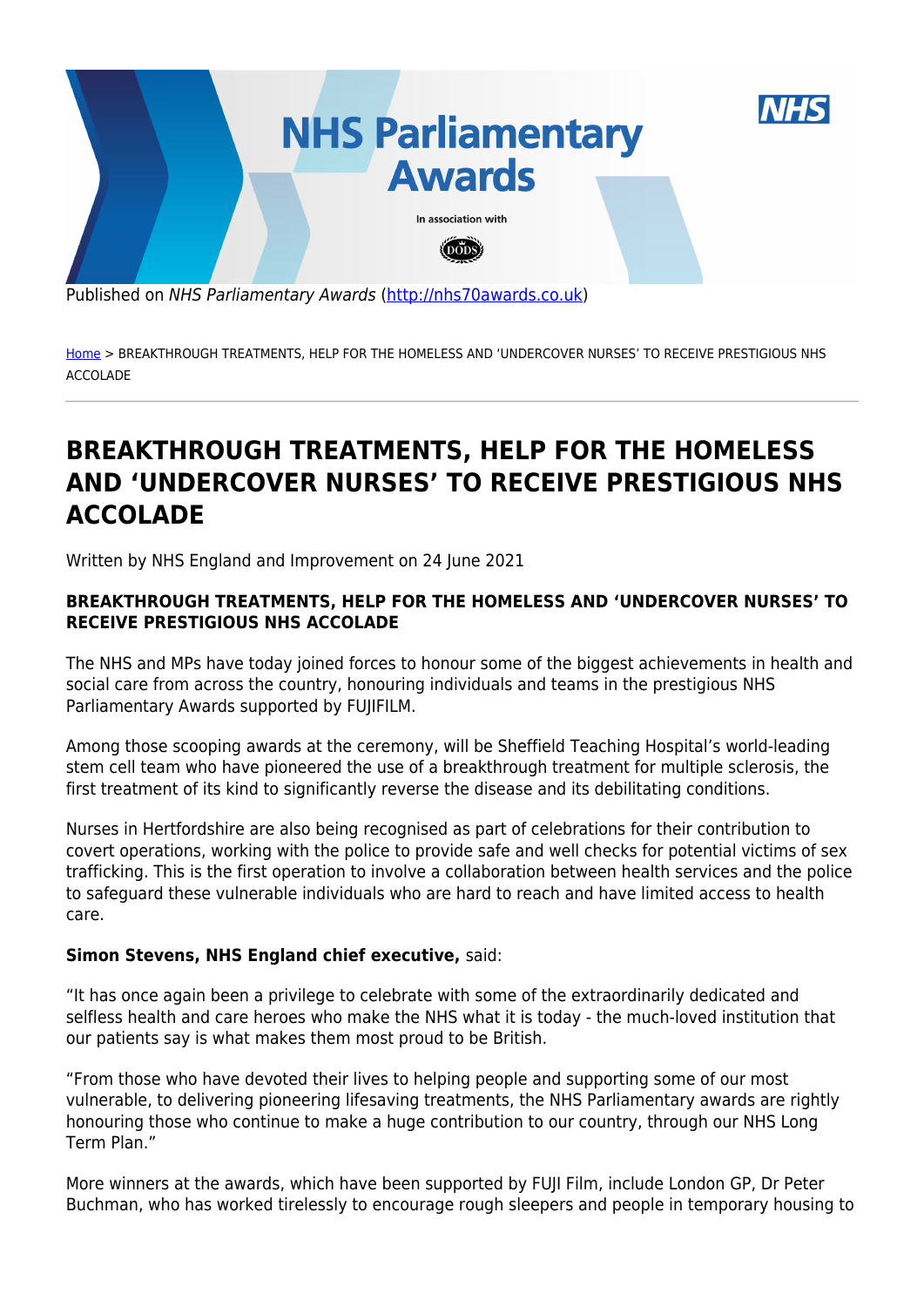register with a doctor. His team at the Royal London Hospital has worked to ensure homeless people, who typically have complex health needs including mental and physical, have a good experience of healthcare services and is helping prevent discharge back onto the street when they have been admitted to hospital.

# **Dr Sarah Wollaston, MP and Chair of the Health and Social Care Committee,** said:

"The success of the National Health Service is built on its wonderful staff, so it is right that MPs champion the outstanding work happening in their local area. I have been blown away by the all the winners including NHS staff, carers and volunteers and their drive to deliver brilliant care to their patients, day in day out, morning and night, throughout the year."

This year's lifetime achievement gong is being awarded to Pamela Campbell, a registered nurse from the South whose career has spanned five decades, and her unwavering passion to support vulnerable people including better support for Asylum seekers, people addicted to alcohol and homeless people.

## **England's top nurse and lead for the national awards ceremony this year, Ruth May,** said:

"It was humbling to hear about the hundreds of examples of outstanding care we received for the NHS Parliamentary Awards this year and all were worthy winners, on behalf of the expert panel who represent millions of NHS staff, patients and carers and who had a hard time choosing, I'd like to say a huge congratulations on your fantastic achievements.

"The skills, expertise and innovation that I have seen in the nominations give me confidence that together we can deliver the ambitions set out in the Long Term Plan - I am delighted to be celebrating with the individuals and teams involved."

The twelve winners will be honoured at the prestigious NHS parliamentary awards ceremony on Wednesday 10th July at the Palace of Westminster's Terrace Pavilion, hosted by Dr Sara Kayat, NHS GP & TV Doctor.

They have been selected from hundreds of nominations submitted by over 230 MPs – the ceremony will be attended by Health Select Committee Chair Dr Sarah Wollaston MP, Health Secretary Matt Hancock MP, and the panel of judges who collectively represent millions of NHS staff, patients and Carers all paying tribute to the outstanding local NHS heroes.

#### **Ends**

#### **The twelve NHS Parliamentary award winners selected by an expert panel are:**

## **The Excellence in Mental Health Care Award, Sponsored by the Premier League: Oxfordshire Mental Health Partnership, Oxford Health NHS Foundation Trust**

OMHP have created a number of schemes which are benefitting the lives of people living with mental ill health. These include Oxford Safe Haven which offers out of hours crisis support, walking for wellbeing which offers physical activity, help with employment for people who have experience psychosis and advice on benefits.

#### **The Excellence in Health Care Award: Olutayo Arikawe, The Priory Community Pharmacy**

Olutayo Arikawe has taken pharmacy care out into her community promoting health in local pubs, supermarkets, town centres, colleges and libraries ensuring it reaches the people that need it the most, in one for the most deprived areas in Dudley. Action includes raising awareness of the signs of cancer such as skin, pancreatic and cervical, taking health checks to people in their workplace such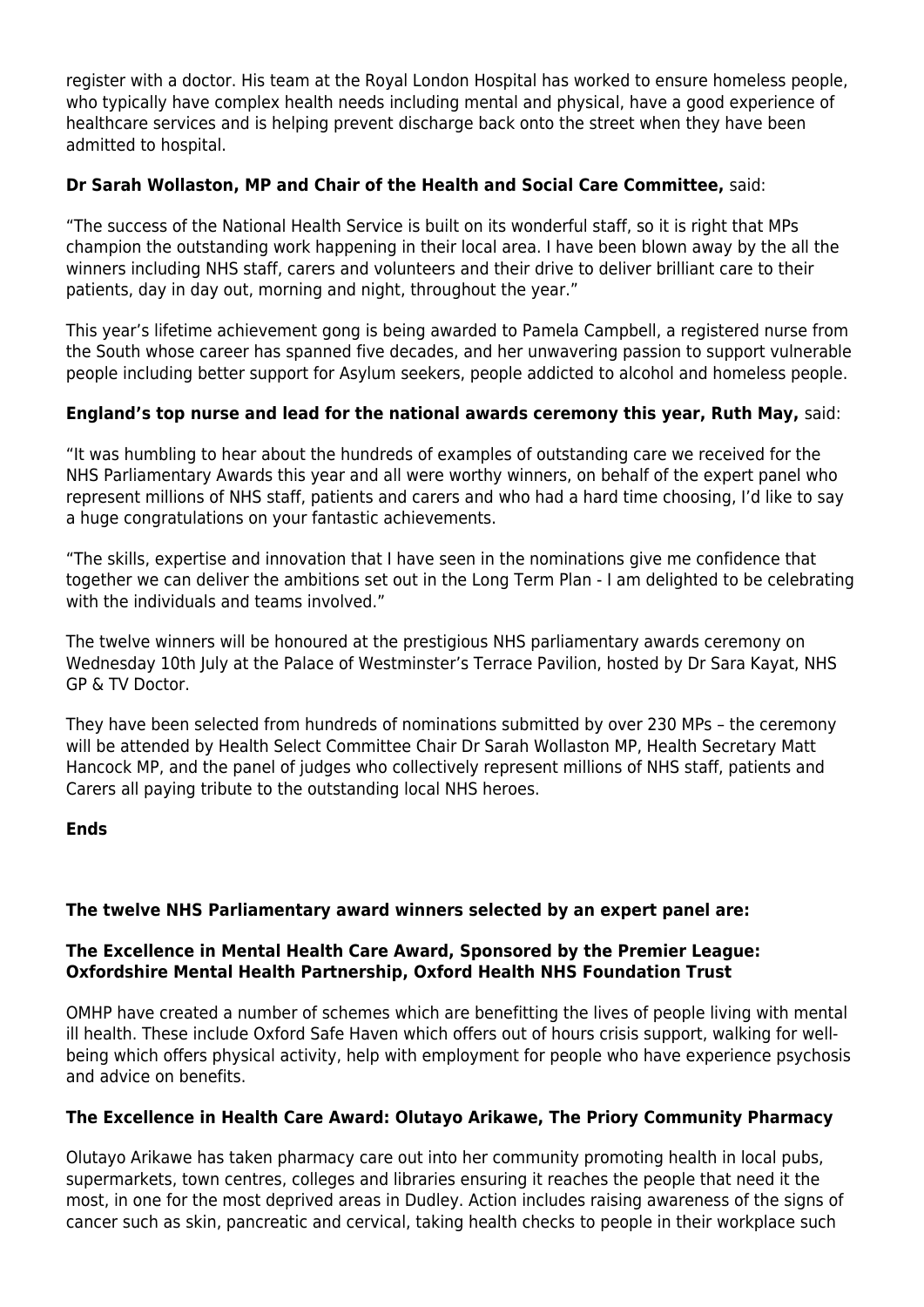as cholesterol, glucose and blood pressure as well as better alcohol awareness.

#### **The Excellence in Urgent and Emergency Care Award: Dr Peter Buchman & the Pathway Homeless Team, the Royal London Hospital and East London NHS Foundation Trust**

By building relationships with patients, hospital staff, housing, social care and other partnership organisations Dr Peter Buchman and his team have worked to improve access to care for homeless people. The work is now being replicated across ten hospitals in the UK.

# **The Excellence in Primary Care Award:**

## **Joint Winner: Ade Williams, Bedminster Pharmacy, Bristol**

The leading pharmacist has supported a number of pioneering schemes to support the health of people in the local area including the annual men's health campaign known as the 'Bemmy challenge' with pubs, barbers and tattoo parlours and 'pulse in the pub' blood pressure checks.

#### **Joint Winner: RESTORE2, West Hampshire Clinical Commissioning Group, Wessex Academic Health Science Network**

RESTORE2 (Recognise Early Soft-Signs, Take Observations, Respond, Escalate) is a tool that has been designed to recognise the physical deterioration including sepsis of people in nursing or care homes ensuring they get the right care.

#### **The Future NHS Award, Sponsored by Fuji Film: The Autologous Haematopoietic Stem Cell Transplantation Team led by Professor Basil Sharrack & Professor John Snowden**

The pioneering treatment, which was traditional used to treat cancers such as leukaemia and lymphoma, has had a life-changing impact on a number of patients who had previously failed to respond to standard therapies, with some now able to walk, run and even dance as a result of being involved in the trial. The team are now part of international efforts to examine the long-term benefits of the treatment.

## **The Volunteer of the Year Award: Winner: Aintree Hospital Volunteer End of Life Companions, Aintree University Hospital NHS Foundation Trust**

Volunteers have sat with 312 patients who are dying over the past year alone offering comfort and allowing them to dies with dignity. The efforts of the army of volunteers has also helped save more than 600 hours of nursing time.

#### **The Care and Compassion Award: Kate Tantam & The ICU Rehabilitation Team, University Hospitals Plymouth NHS Trust**

 Kate has been key to improving the recovery of survivors of critical illness at the hospital. Every year around 170,000 people will be admitted to intensive care in the UK with three-quarters suffering from some form of physical or mental trauma following their experience. Working at one of the busiest critical care unit in the country Kate has been instrumental in improving patient experience including introducing animal therapy by way of Hovis the Labradoodle and a 'Rehab garden' actively involving patients and their loved ones on their road to recovery.

# **The Health Equalities Award:**

# **Joint Winner: Chantel Palmer, North Middlesex University Hospital NHS Trust**

Midwife Chantal Palmer has worked to ensure vulnerable mothers get the care and support they need